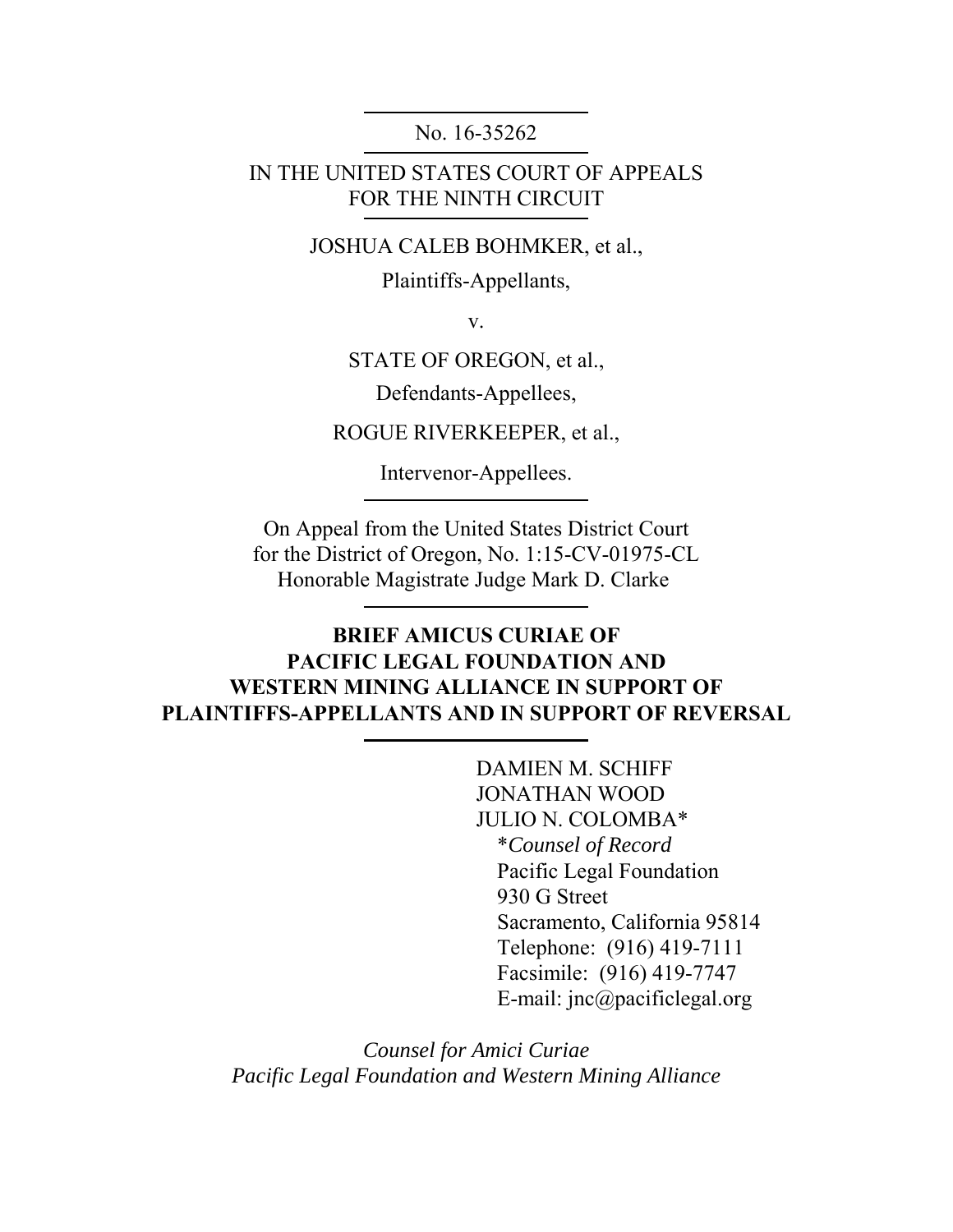### **CORPORATE DISCLOSURE STATEMENT**

Pursuant to Federal Rule of Appellate Procedure 26.1, nonprofit corporations Pacific Legal Foundation (PLF) and Western Mining Alliance (WMA) state that they have no parent corporations and that no publicly held corporation owns 10% or more of the stock of either of them.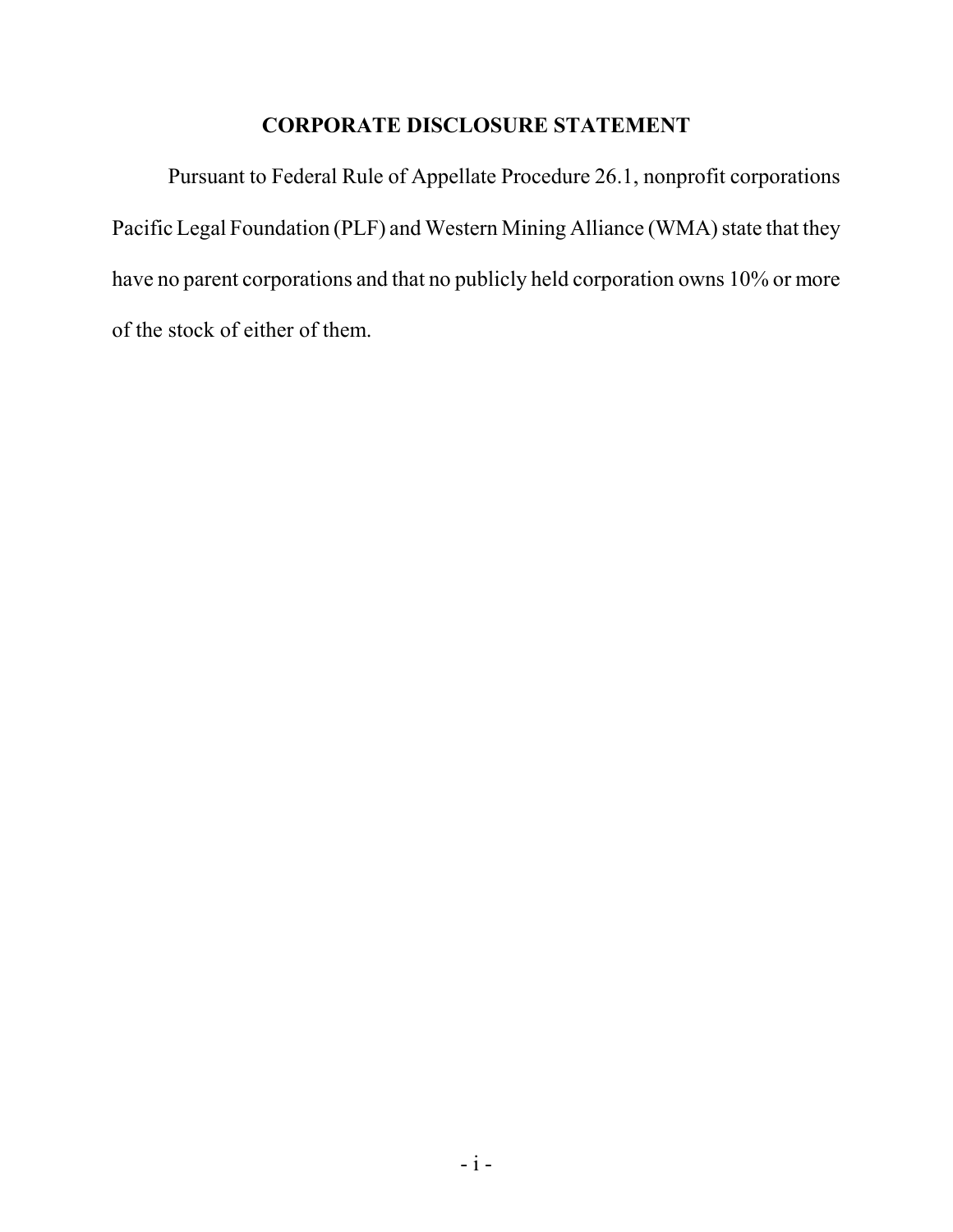## **TABLE OF CONTENTS**

**Page**

| $\mathbf{I}$ | STATE LAWS FORBIDDING MINING<br>ARE AN OBSTACLE TO FEDERAL LAW'S<br>ENCOURAGEMENT OF MINING ON FEDERAL LANDS 4 |
|--------------|----------------------------------------------------------------------------------------------------------------|
|              | II. THE SUPREME COURT HAS NOT EXEMPTED<br>ALL STATE "ENVIRONMENTAL" LAWS FROM                                  |
|              | III. OREGON'S BAN ON SUCTION DREDGE<br>MINING GOES TOO FAR BECAUSE IT                                          |

CREATES AN OBSTACLE TO FEDERAL POLICY . . . . . . . . . . . . . . . . 11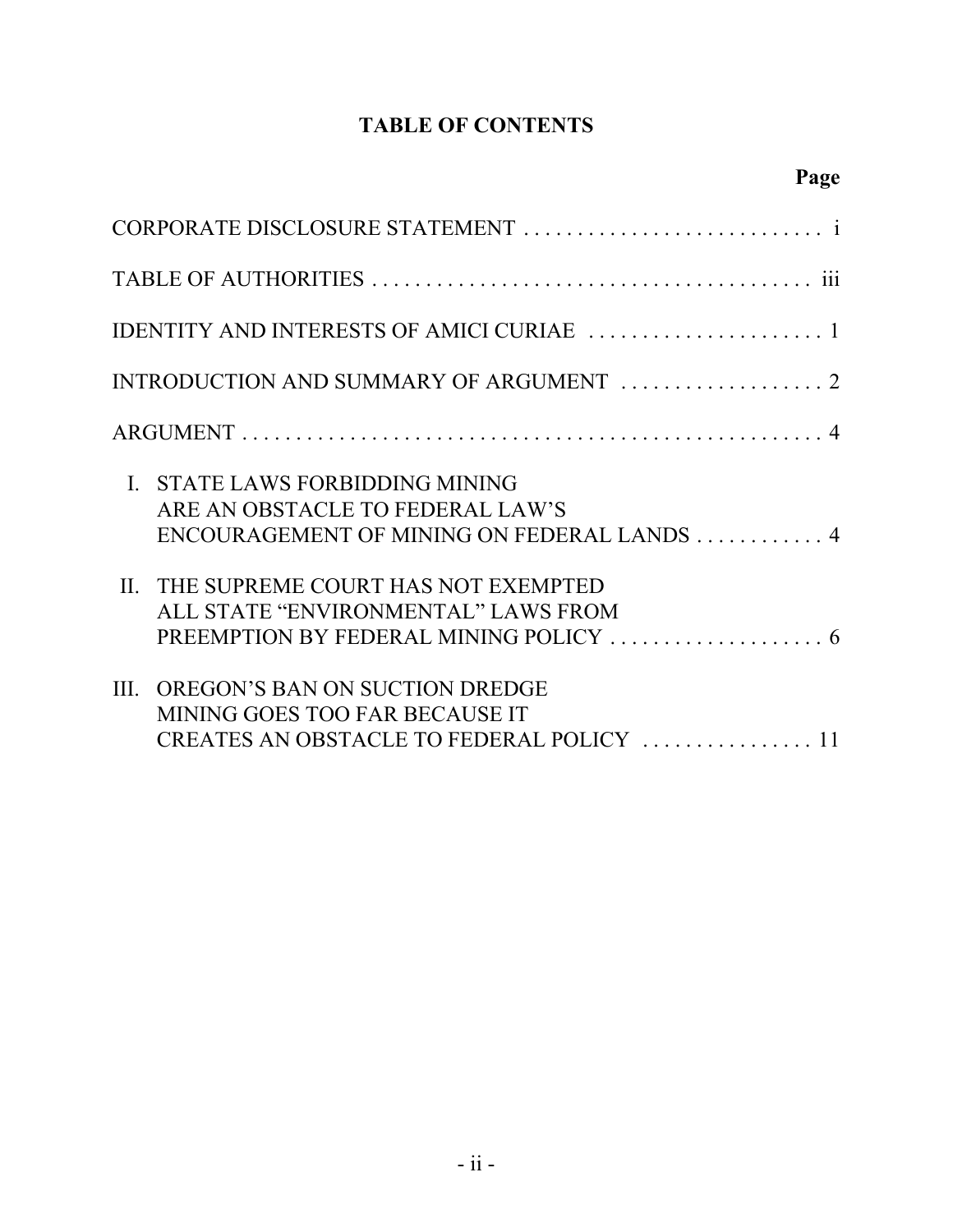# **TABLE OF AUTHORITIES**

### **Cases**

| Arizona v. United States,                         |
|---------------------------------------------------|
| Bohmker v. Oregon, No. 1:15-CV-01975-CL,          |
| Brubaker v. Board of County Commissioners,        |
| Butte City Water Co. v. Baker,                    |
| California Coastal Comm'n v. Granite Rock Co.,    |
| City of Auburn v. United States,                  |
| Crosby v. Nat'l Foreign Trade Council,            |
| Dowhal v. SmithKline Beecham Consumer Healthcare, |
| Florida Lime and Avocado Growers, Inc. v. Paul,   |
| Gade v. National Solid Wastes Mgmt. Ass'n,        |
| Geier v. American Honda Motor Co. Inc.,           |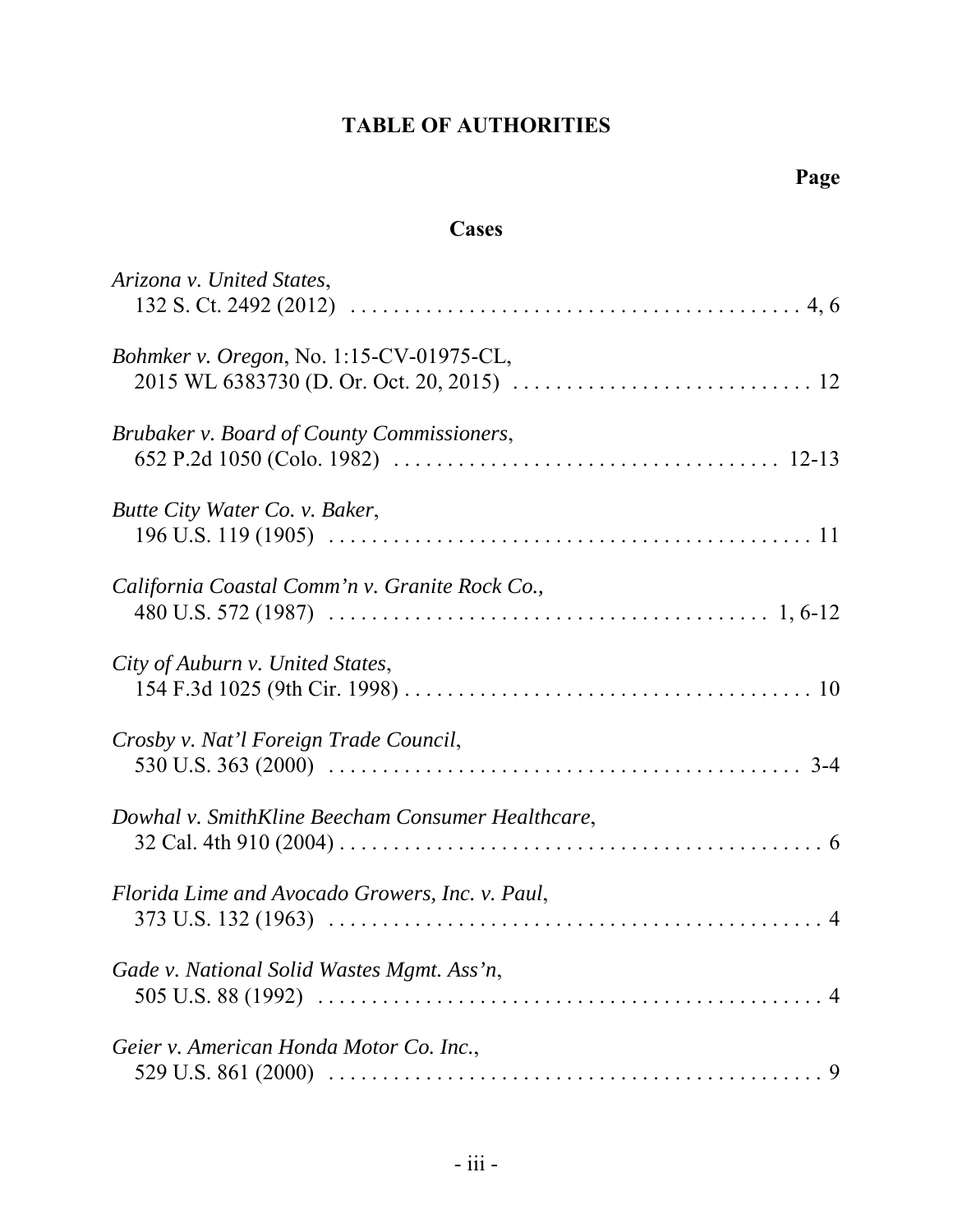# **Page**

| Granite Rock Co. v. California Coastal Comm'n,     |
|----------------------------------------------------|
| Granite Rock Co. v. California Coastal Comm'n,     |
| Hines v. Davidowitz,                               |
| Koontz v. St. Johns River Water Mgmt. Dist.,       |
| Oneok, Inc. v. Learjet, Inc.,                      |
| People v. Rinehart,                                |
| Perez v. Campbell,                                 |
| Rapanos v. United States,                          |
| Sackett v. EPA,                                    |
| South Dakota Mining Ass'n Inc. v. Lawrence County, |
| United States v. Coleman,                          |
| Ventura County v. Gulf Oil Corp.,                  |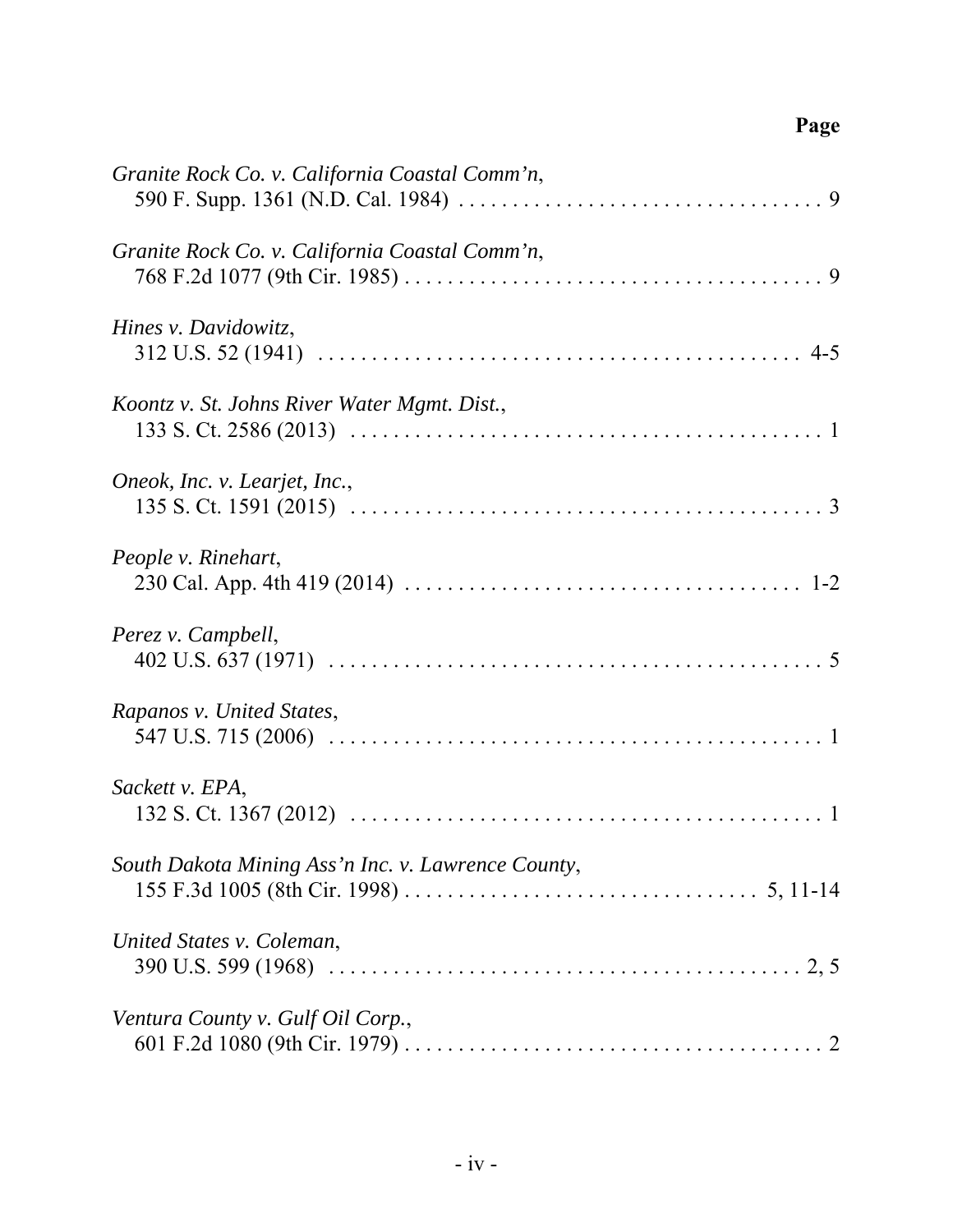## **Page**

| Wyeth v. Levine, |  |
|------------------|--|
|                  |  |

### **United States Constitution**

|--|--|--|

### **Federal Statutes**

# **Federal Regulation**

|--|--|

# **Miscellaneous**

| Alaska Department of Natural Resources,                                 |  |
|-------------------------------------------------------------------------|--|
| Division of Mining, Land & Water, Fact Sheet: Suction Dredging          |  |
| (Feb. 2012), http://dnr.alaska.gov/mlw/factsht/mine fs/suctiond.pdf  14 |  |
| Crapo, Matt A., Note, Regulating Hardrock Mining:                       |  |
| To What Extent Can the States Regulate Mining on Federal Lands?,        |  |
|                                                                         |  |
| DelCotto, Adrianne, Suction Dredge Mining:                              |  |
| The United States Forest Service Hands Miners the Golden Ticket,        |  |
|                                                                         |  |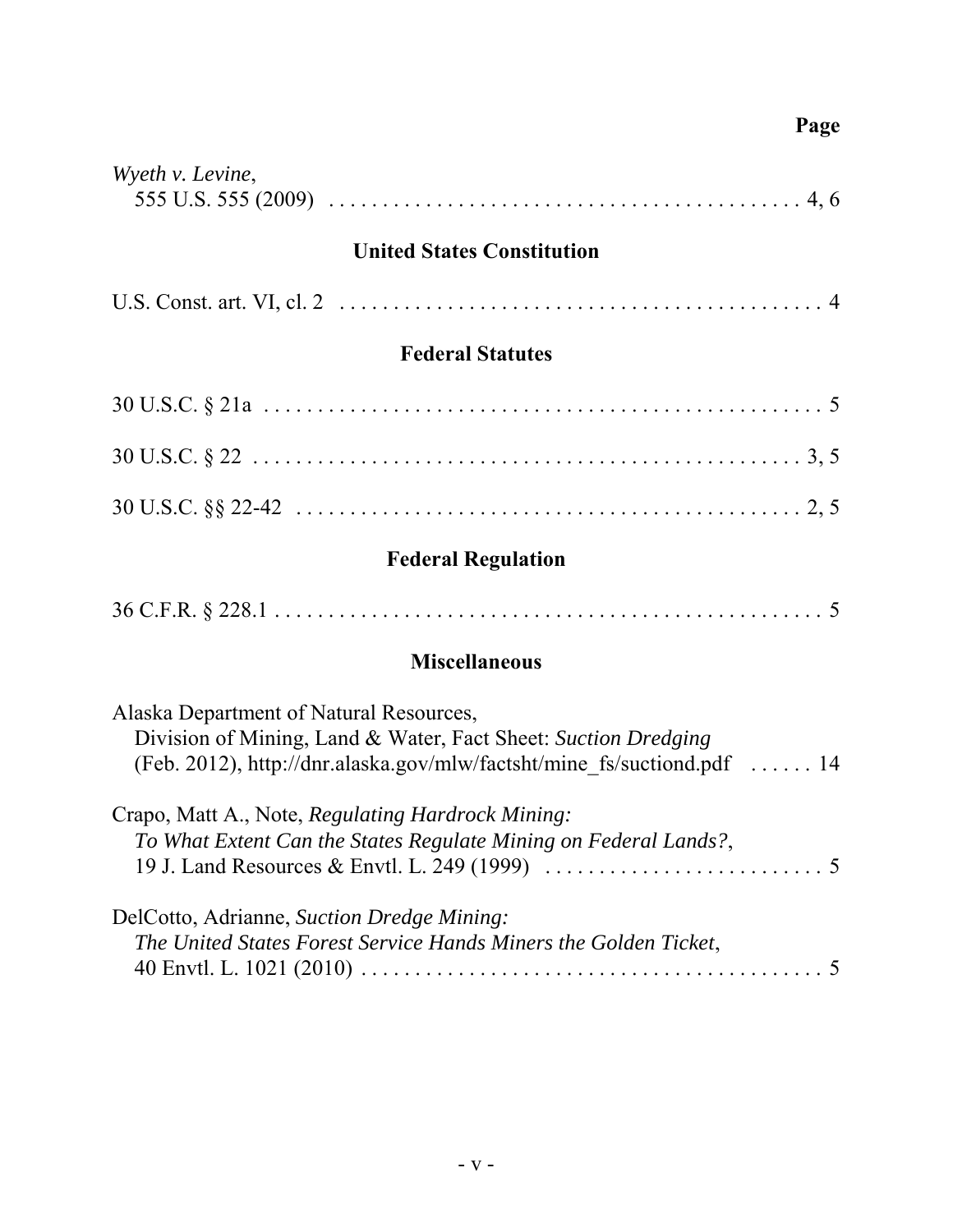# **Page**

| EPA, Authorization to Discharge Under the                         |  |
|-------------------------------------------------------------------|--|
| National Pollutant Discharge Elimination System,                  |  |
| General Permit No. IDG-37-0000 (effective May 6, 2013),           |  |
| http://www3.epa.gov/region10/pdf/permits/npdes/id/IDG37 final     |  |
|                                                                   |  |
| Idaho Department of Water Resources, Recreational Mining Permits, |  |
| https://www.idwr.idaho.gov/files/stream channel/2016-Recreational |  |
|                                                                   |  |
| Montana Department of Environmental Quality,                      |  |
| General Permit for Portable Suction Dredging,                     |  |
| Permit No. MTG370000 (Feb. 12, 2010),                             |  |
| http://deq.mt.gov/Portals/112/Water/WPB/MPDES/                    |  |
|                                                                   |  |
|                                                                   |  |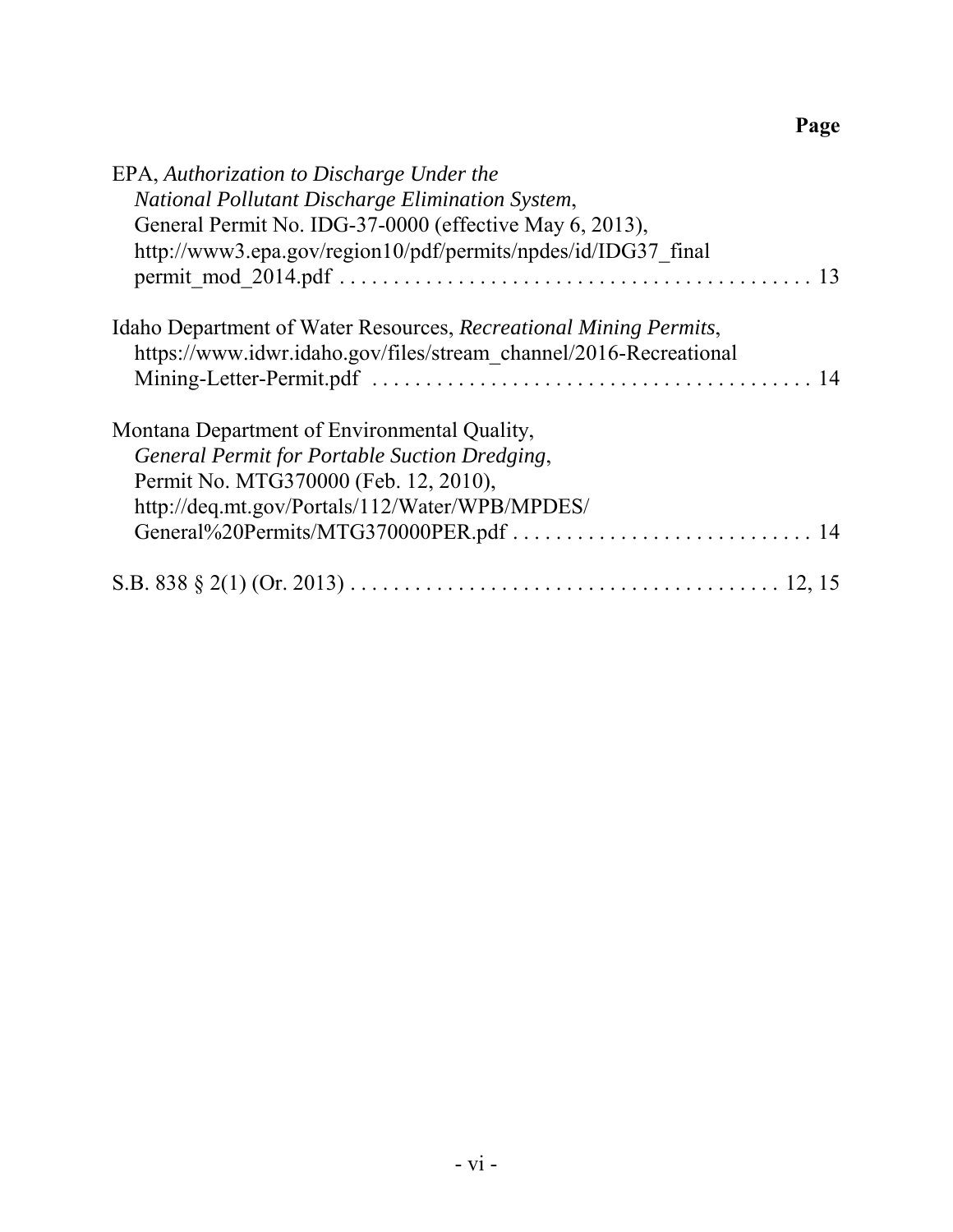#### **IDENTITY AND INTERESTS OF AMICI CURIAE**

PLF is the oldest donor-supported public interest law foundation of its kind. Founded in 1973, PLF provides a voice in the courts for those who believe in limited government, private property rights, balanced environmental regulation, individual freedom, and free enterprise. Thousands of individuals across the country support PLF, as do numerous organizations and associations nationwide. PLF has represented parties or participated as amicus curiae in numerous cases involving questions of environmental and constitutional law, including cases relevant to the disposition of this case. *See, e.g.*, *California Coastal Comm'n v. Granite Rock Co.,* 480 U.S. 572 (1987); *People v. Rinehart*, 230 Cal. App. 4th 419 (2014); *Koontz v. St. Johns River Water Mgmt. Dist.*, 133 S. Ct. 2586 (2013); *Sackett v. EPA*, 132 S. Ct. 1367 (2012); *Rapanos v. United States*, 547 U.S. 715 (2006).

WMA was formed in 2011 in response to the growing threat of bans on suction dredge mining. WMA represents the interests of independent miners throughout the West on environmental issues that affect their ability to work their claims. WMA promotes an even-handed approach to regulation, pursuing the goals of environmental protection while being attentive to the burdens placed on individuals. To that end, WMA engages in public information campaigns, political advocacy, and litigation.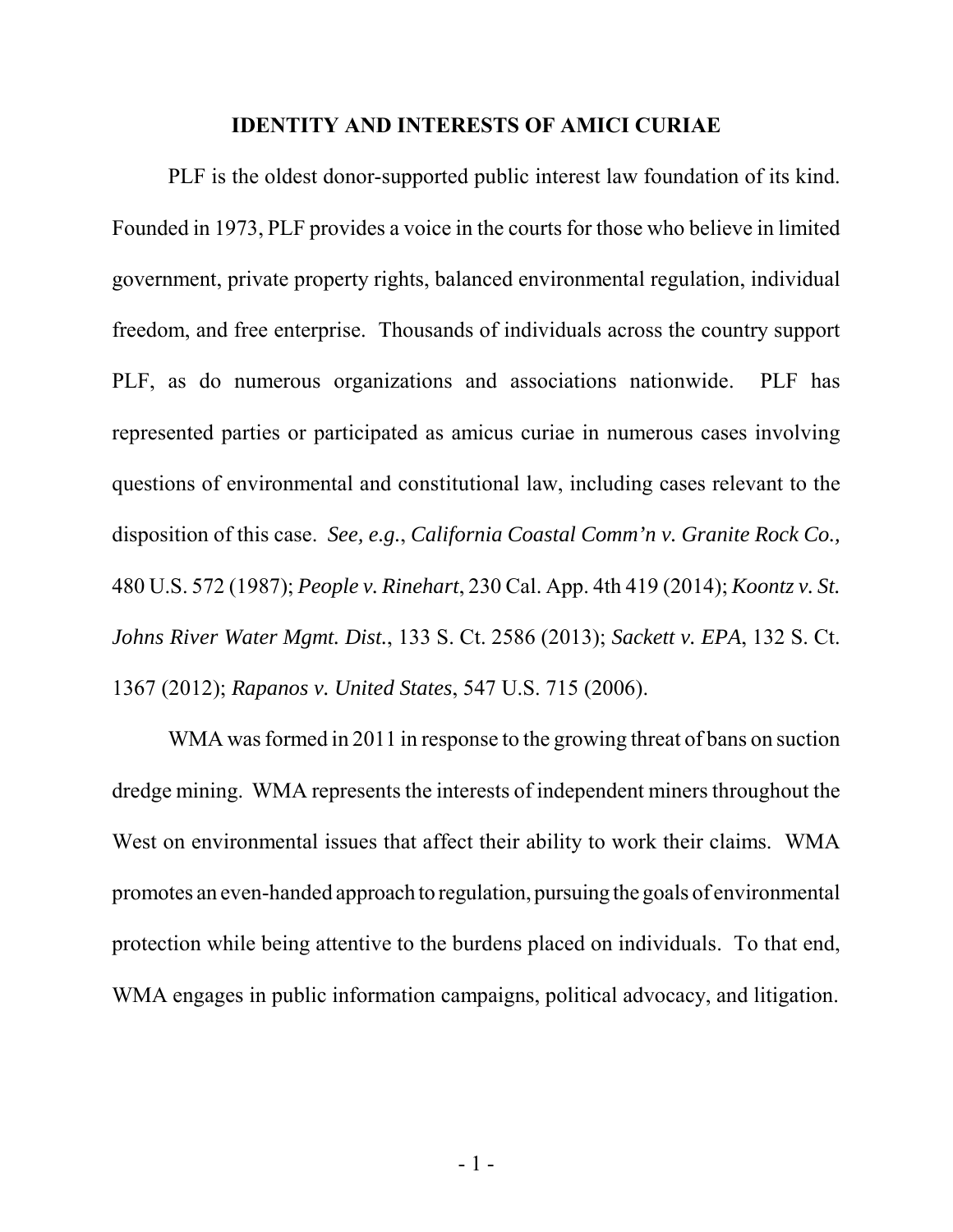PLF and WMA submit this brief because they believe that their public policy perspective and litigation experience will provide an additional viewpoint with respect to the issues presented, which will be helpful to this Court.<sup>1</sup>

#### **INTRODUCTION AND SUMMARY OF ARGUMENT**

Federal law encourages the discovery and commercial extraction of mineral resources on federal lands. *See* Mining Act of 1872 (Mining Act), 30 U.S.C. §§ 22- 42; *see also United States v. Coleman*, 390 U.S. 599, 602 (1968). Oregon disagrees with this policy. It banned<sup>2</sup> the use of motorized mining equipment in its waterways, criminalizing the only profitable means of mining federal streambed claims in the state: suction dredging.<sup>3</sup> Excerpt of Record (hereinafter, "ER") 159. This state law

<sup>&</sup>lt;sup>1</sup> All parties, through their attorneys, have consented to the filing of this brief. Counsel for the parties in this case did not author this brief in whole or in part. No person or entity, other than Amici Curiae PLF, WMA, their members, and their counsel made a monetary contribution to the preparation and submission of this brief.

<sup>&</sup>lt;sup>2</sup> Oregon has styled its ban as a "moratorium" until 2021, ostensibly to provide enough time to establish a regulatory framework. But Oregon has made no significant progress toward a non-prohibitory solution, suggesting it intends to adopt the rolling moratoria approach of California, which was struck down as a de facto ban in *People v. Rinehart*, 230 Cal. App. 4th 419 (2014). In any case, a temporary state law is equally as preempted by federal law as a permanent one. *Ventura County v. Gulf Oil Corp.*, 601 F.2d 1080, 1084 (9th Cir. 1979) ("The federal Government has authorized a specific use of federal lands, and Ventura cannot prohibit that use, either temporarily or permanently, in an attempt to substitute its judgment for that of Congress.).

<sup>&</sup>lt;sup>3</sup> Suction dredges are a small, motorized form of mining equipment used to recover placer deposits from rivers throughout the West. Suction dredging first began (continued...)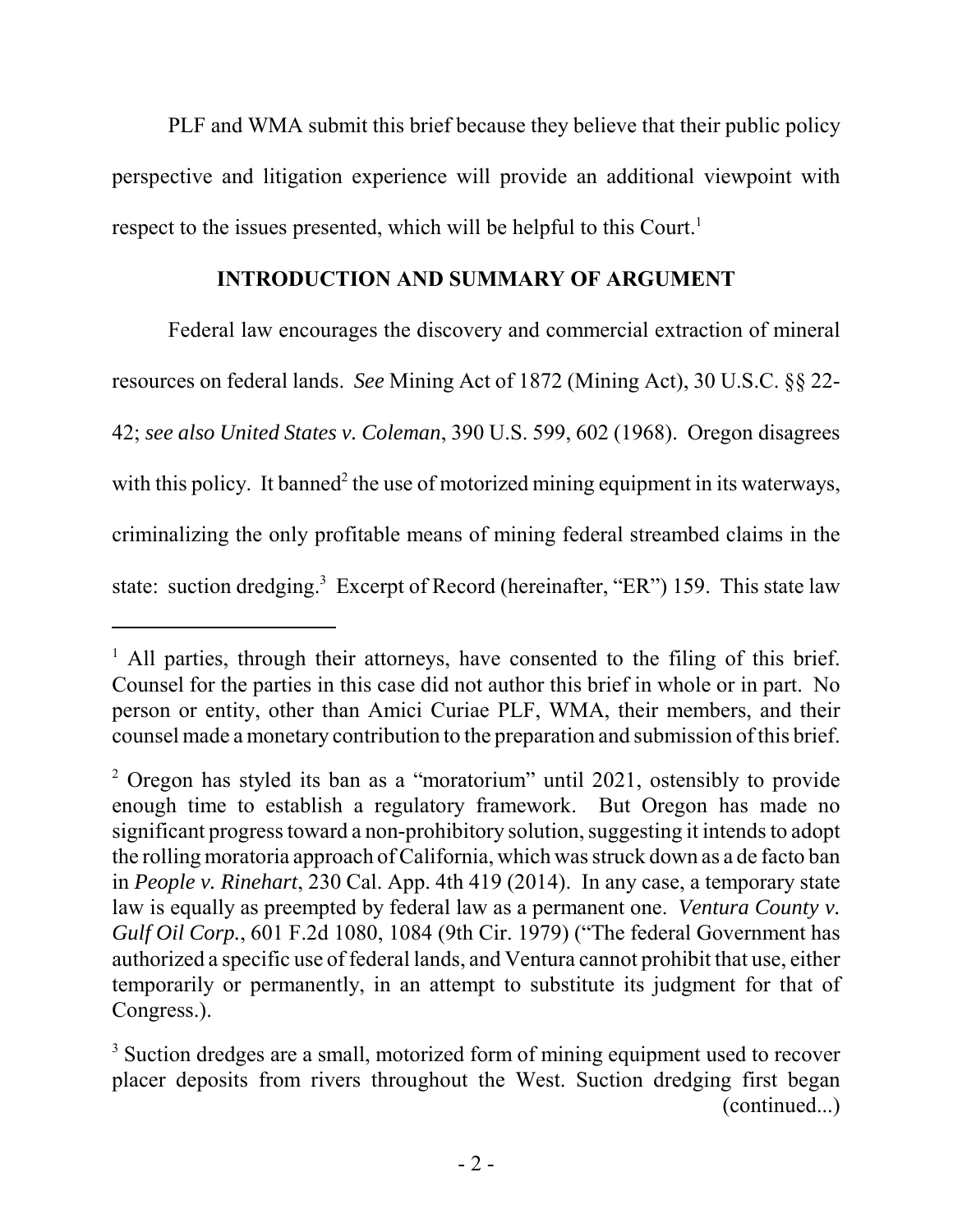strikes at the heart of federal policy encouraging the "free and open" exploration and purchase of mineral resources. *See* 30 U.S.C. § 22. When a state law conflicts with federal law, as Oregon's does, the state law must yield. *Crosby v. Nat'l Foreign Trade Council*, 530 U.S. 363, 372 (2000). The district court below held that because federal law does not field-preempt the states from regulating the environmental impacts of mining on federal property, any state environmental regulation of such mining cannot be preempted. (ER 10). This is not so: "Conflict pre-emption may, of course, invalidate a state law even though field pre-emption does not." *Oneok, Inc. v. Learjet, Inc.*, 135 S. Ct. 1591, 1602 (2015). Oregon's suction dredge ban clearly conflicts with federal mining policy. The district court erred by not recognizing or addressing that fact and should be reversed.

 $3$  (...continued)

widespread use in the 1950's when underwater breathing technology became available. A suction dredge typically consists of a lawn mower-sized engine, between three and eight horsepower, that floats at the surface while its operator uses a vacuum hose to recover deposits from the bedrock of the stream.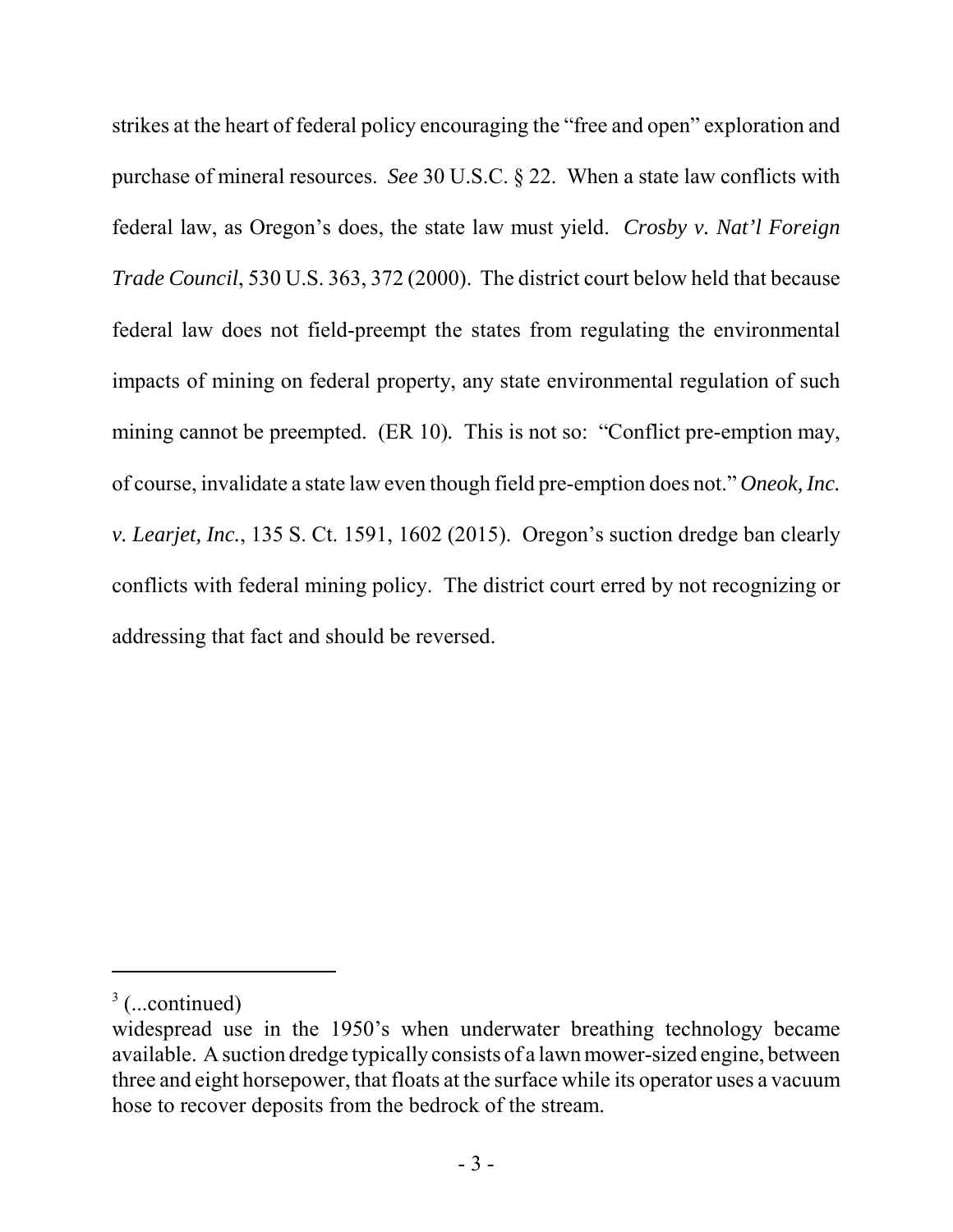#### **ARGUMENT**

**I**

### **STATE LAWS FORBIDDING MINING ARE AN OBSTACLE TO FEDERAL LAW'S ENCOURAGEMENT OF MINING ON FEDERAL LANDS**

The Supremacy Clause requires state law to give way when it conflicts with federal law. *See* U.S. Const. art. VI, cl. 2; *Crosby*, 530 U.S. at 372. Federal preemption can occur when federal regulation is so pervasive that it has "occupied the field." *Gade v. National Solid Wastes Mgmt. Ass'n*, 505 U.S. 88, 98 (1992). Preemption also occurs in light of a direct conflict, such as when state law requires what federal law forbids, *see Florida Lime and Avocado Growers, Inc. v. Paul*, 373 U.S. 132, 142-43 (1963), or when state law "stands as an obstacle to the accomplishment and execution of the full purposes and objectives of Congress." *Hines v. Davidowitz*, 312 U.S. 52, 67 (1941). When the objective of federal law requires a balancing of multiple interests, states may not upset that balance by favoring one of those interests over others. *See, e.g.*, *Arizona v. United States*, 132 S. Ct. 2492, 2505 (2012) (state law that interferes with federal balancing of multiple objectives is preempted); *Wyeth v. Levine*, 555 U.S. 555, 609 (2009) ("[T]he ordinary principles of conflict-preemption turn solely on whether a State has upset the regulatory balance struck by the federal agency."). Determining whether a state law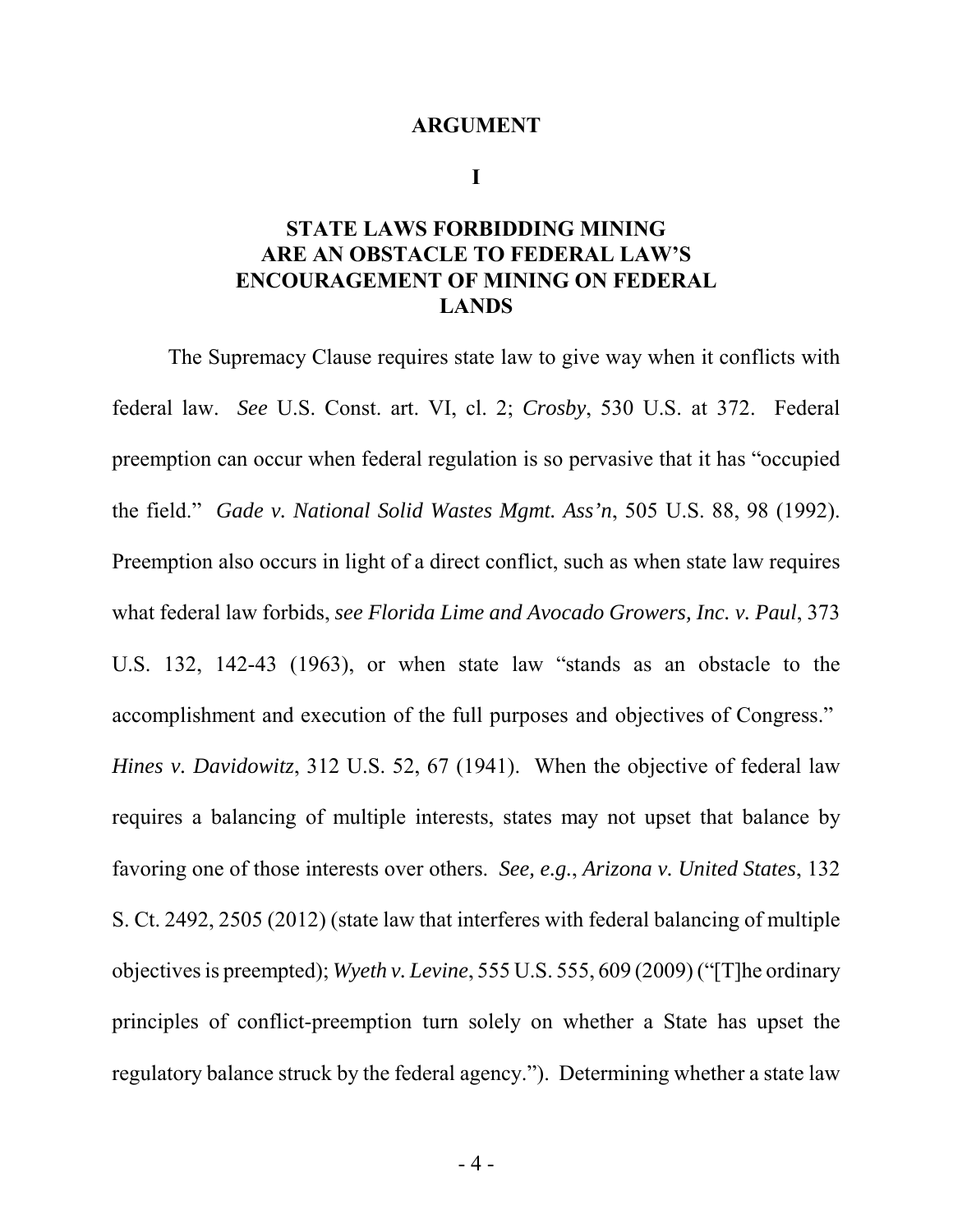is preempted "is essentially a two-step process of first ascertaining the construction of the two statutes and then determining the constitutional question whether they are in conflict." *Perez v. Campbell*, 402 U.S. 637, 644 (1971).

Federal law encourages the discovery and extraction of resources on federal lands under the Mining Act of 1872. *See* 30 U.S.C. §§ 22-42; *see also* Adrianne DelCotto, *Suction Dredge Mining: The United States Forest Service Hands Miners the Golden Ticket*, 40 Envtl. L. 1021, 1030-31 (2010). It makes these lands "free and open to exploration," rewarding anyone who discovers mineral deposits with a statutory right to extract and sell them. *See* 30 U.S.C. § 22; *Coleman*, 390 U.S. at 602. Simultaneously, federal law encourages more efficient use of these materials in a manner that minimizes environmental impacts. *See* Matt A. Crapo, Note, *Regulating Hardrock Mining: To What Extent Can the States Regulate Mining on Federal Lands?*, 19 J. Land Resources & Envtl. L. 249, 259 (1999); *see also* 36 C.F.R. § 228.1. Although federal policy balances all of these interests, its chief purpose is to promote the commercially practicable discovery and extraction of minerals on federal land. *See* 30 U.S.C. § 21a; *South Dakota Mining Ass'n, Inc. v. Lawrence County*, 155 F.3d 1005, 1010 (8th Cir. 1998).

Consequently, any state law prohibiting or significantly obstructing mining on federal land must be analyzed for consistency with federal policy. *See Hines*, 312 U.S. at 67. Because federal law attempts to balance competing interests, state laws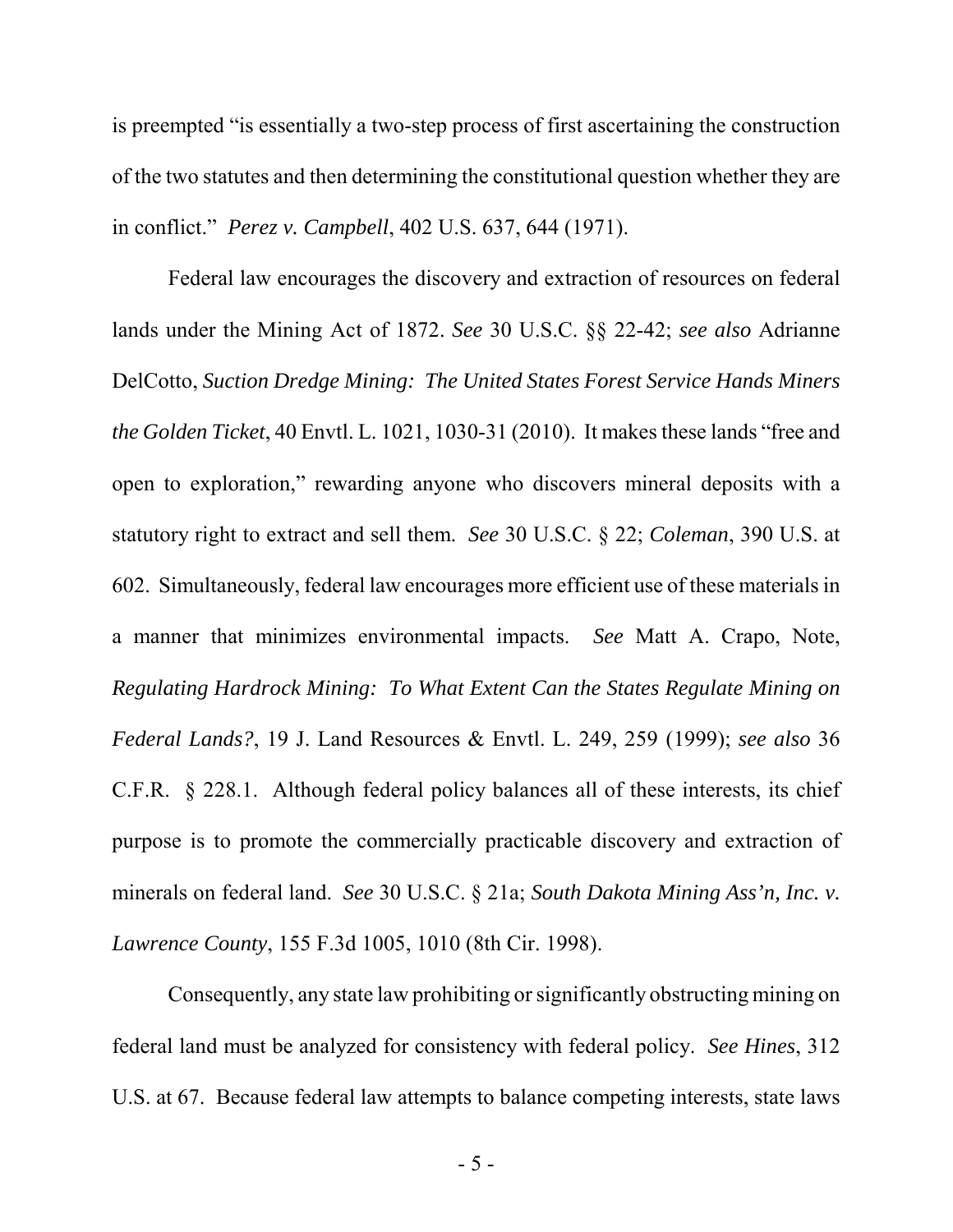that upset that balance—by pursuing one interest to the complete exclusion of others—frustrate federal policy. *See, e.g.*, *Arizona*, 132 S. Ct. at 2505; *Wyeth,* 555 U.S. at 605; *Dowhal v. SmithKline Beecham Consumer Healthcare*, 32 Cal. 4th 910, 934-35 (2004) (state law that single-mindedly pursues one goal at the expense of others that federal law attempts to balance is preempted). As shown below, the district court failed to properly consider whether Oregon's ban on suction dredge mining impermissibly disrupts the balance struck by federal law.

**II**

### **THE SUPREME COURT HAS NOT EXEMPTED ALL STATE "ENVIRONMENTAL" LAWS FROM PREEMPTION BY FEDERAL MINING POLICY**

The Supreme Court most recently considered the preemptive effect of federal mining law in *California Coastal Comm'n v. Granite Rock Co.*, 480 U.S. 572 (1987). The district court opinion draws heavily upon *Granite Rock* as authority for its holding that the federal mining laws do not preempt state environmental laws whatsoever. The district court's holding severely misconstrues *Granite Rock*.

In *Granite Rock*, a mining company challenged the applicability of the California Coastal Act to operators of federal mining claims along California's coast. *Id.* at 577. The California Coastal Act gives the Coastal Commission discretion to impose environmental and land use conditions on use of coastal property. *Id*. at 576. Before the Coastal Commission issued any specific permit requirements, Granite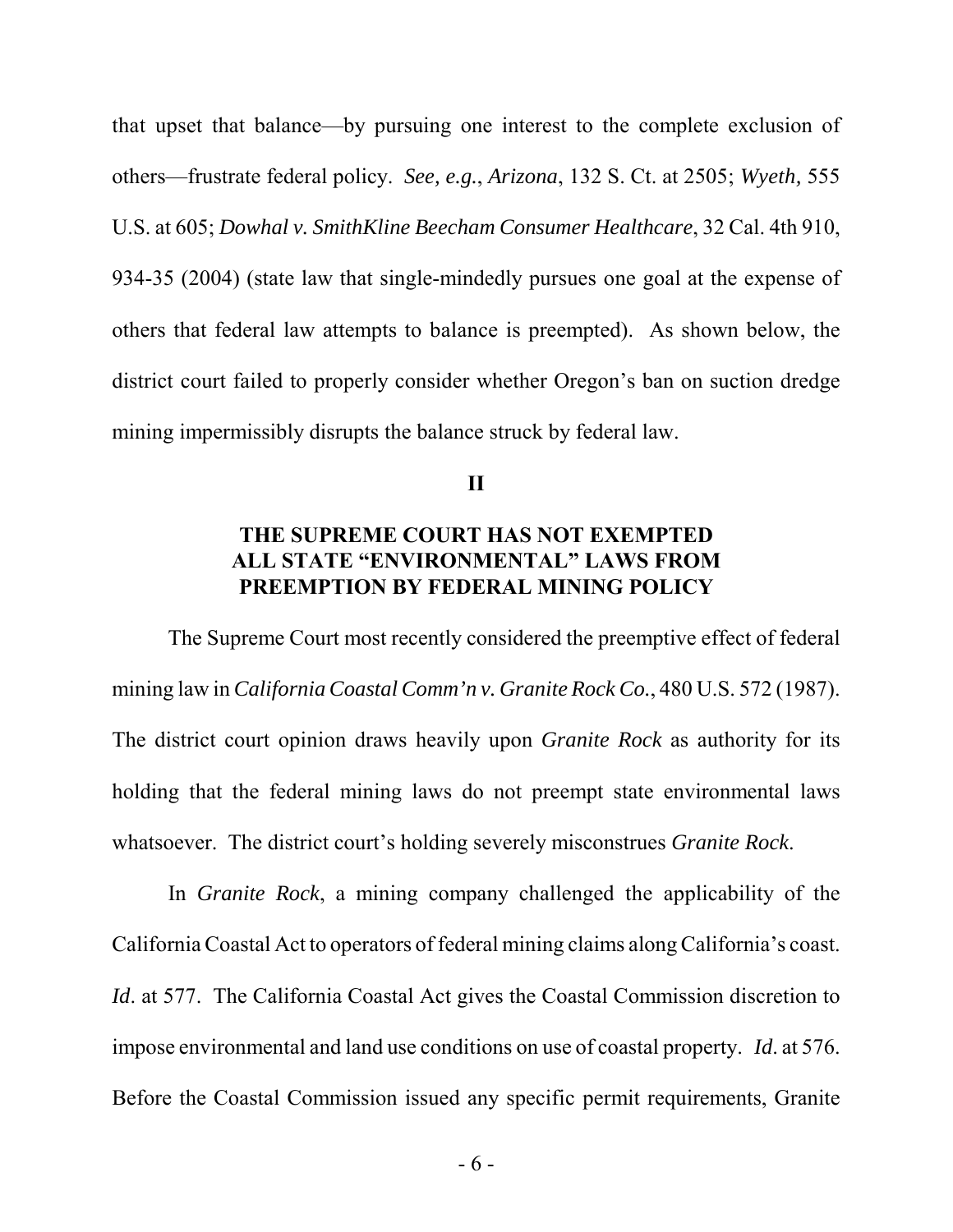Rock facially challenged California's ability to apply *any* environmental or land use regulations, arguing that the Mining Act and federal land use statutes preempted them. *Id*. Because no actual permit conditions had been imposed, the Court noted that "[t]he only issue in this case is this purely facial challenge to the Coastal Commission permit requirement." *Id*. at 580. Due to the case's posture, the Court needed to decide only the narrow "question whether *any possible* set of conditions attached to the Coastal Commission's permit requirement would be pre-empted." *Id*. at 588 (emphasis in original).

The Court answered that narrow question with a narrow holding. Because the Court found insufficient evidence in the Mining Act that Congress intended to preempt the field of environmental regulation of mining, the Court held that it did not preempt *all* environmental regulation of mining. *Id*. at 586. The Court assumed that federal land use statutes preempt *all* state land use regulations, but declined to extend this field preemption to state environmental regulations. *Id*. at 593. Because the court could conceive of environmental regulations that were not so severe as land use regulations, the Coastal Commission's application of reasonable environmental permit conditions would not necessarily be preempted by the federal land use laws. *See id*. at 587-88.

The hypothetical "reasonable environmental regulations" the Court referred to were merely those *conceivable* regulations neither conflict-preempted for conflicting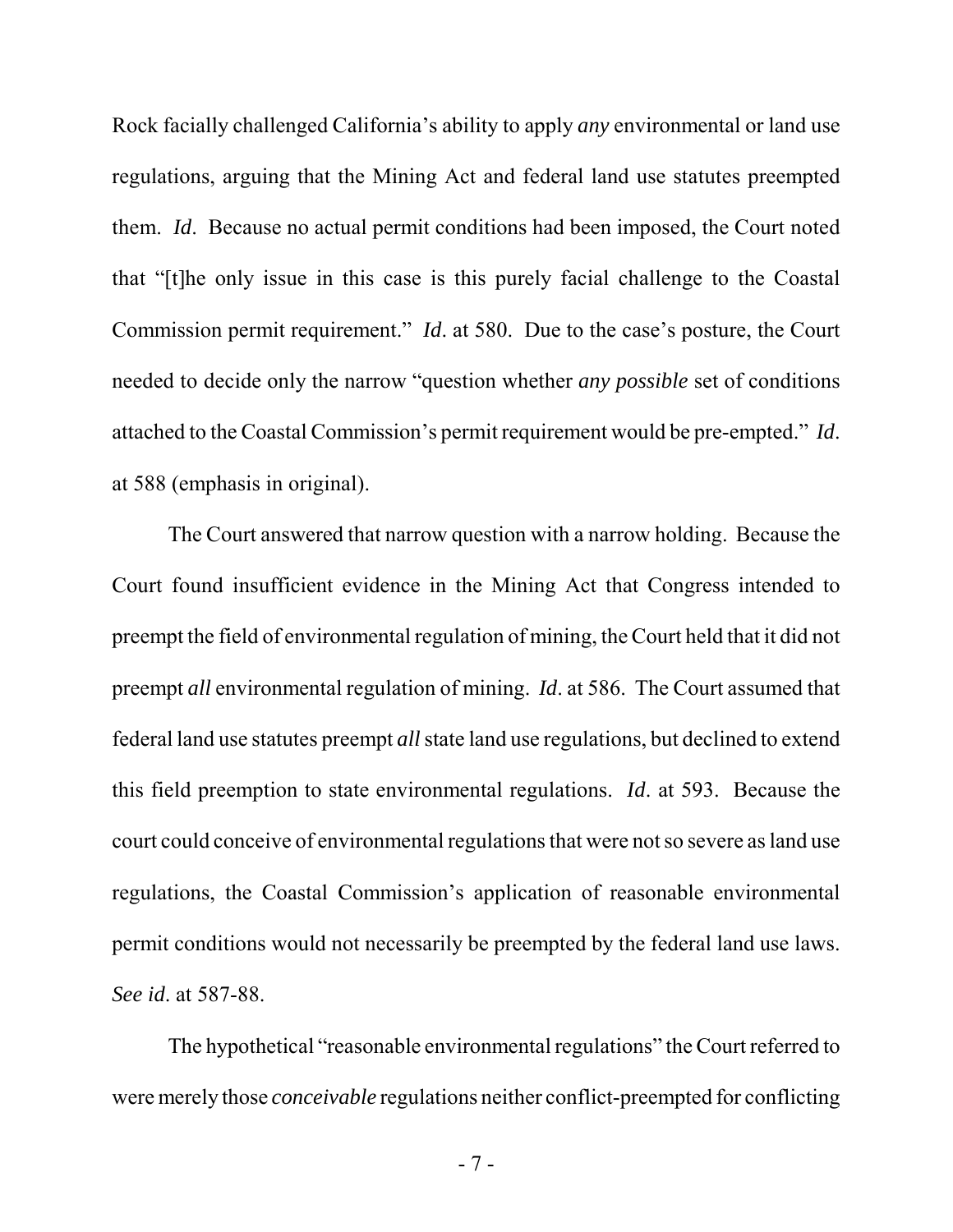*unreasonably* with federal objectives nor field-preempted for falling on the land-use side of the "not always [] bright" line separating environmental regulation from land use regulation. *Id*. at 587. The Court did not draw that line, as it sufficed for the facial challenge before it to merely recognize the distinction and that the Coastal Commission was capable of imposing conditions that were not land use controls. *Id*. Perhaps most important to the present case, though, the Court did not—and under the posture *could not*—address conflict preemption: "We hold only that the barren record of this facial challenge has not demonstrated any conflict." *Granite Rock*, 480 U.S. at 594.

In contrast, the district court's decision gives *Granite Rock* the categorically state-friendly reading that the Supreme Court itself has rejected. It construed *Granite Rock* to create a wholesale exemption from *all* federal preemption analysis—whether field or conflict—for state environmental regulation of mining on federal claims. (ER 18) ("As decided by the Court in *Granite Rock*, federal mining laws and environmental regulations do not preempt this type of state law."). Thus, according to the district court, so long as Oregon's suction dredge ban is not a land-use regulation, it is not preempted by the Mining Act. ER 18-19. Noting the stated environmental purpose of the suction dredge ban, the court held that it was not preempted, even going so far as to say the extent to which the law renders mining impracticable is simply not "a factor." *Id*. at 22. The only circumstance, according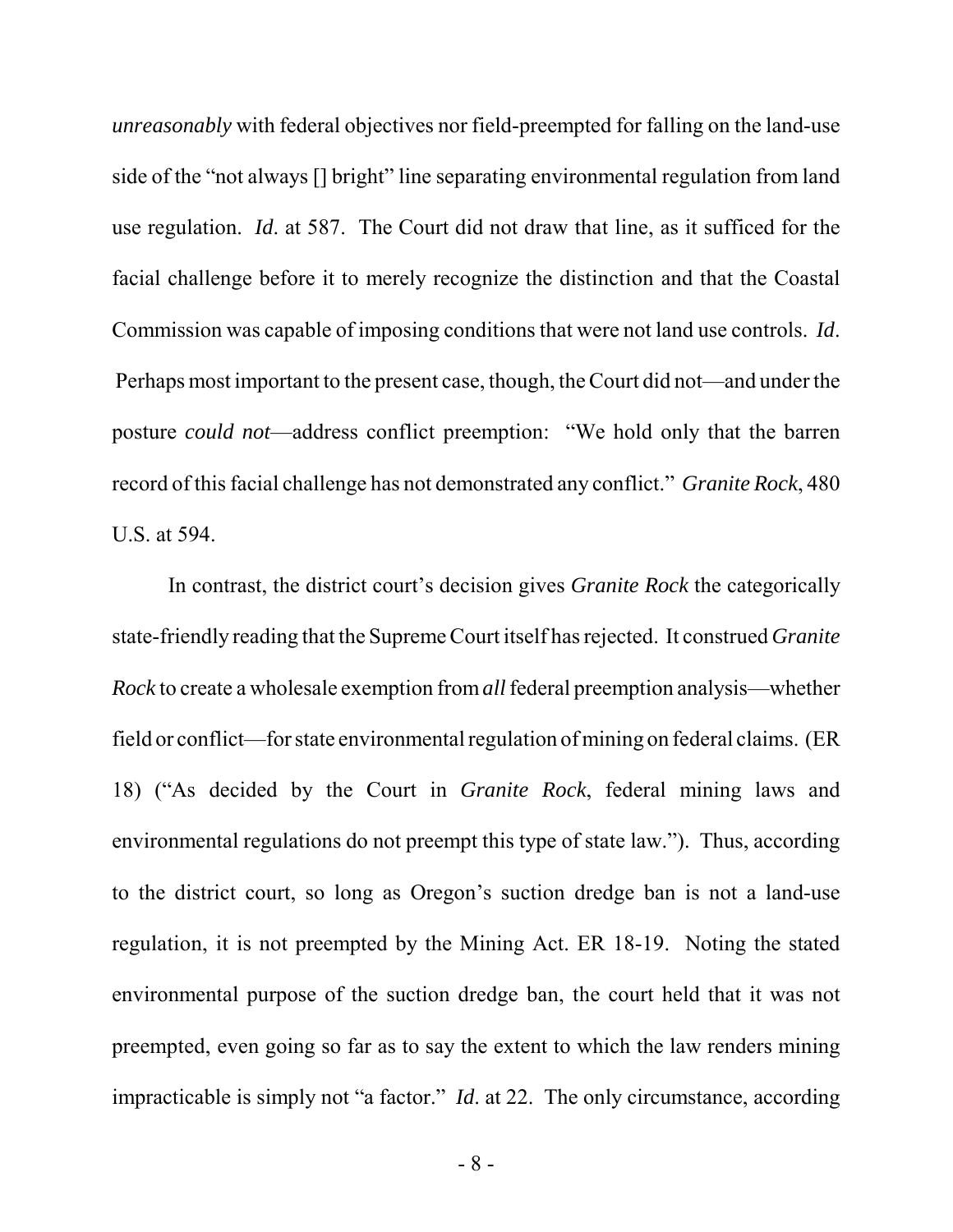to the decision below, where a state environmental regulation *could* be preempted is where the state law is a wholesale ban on all forms of mining. *Id*. If any method is allowed, no matter how impracticable, state law is not preempted. *Id*.

*Granite Rock* provides no support for that result. As explained above, *Granite Rock* was limited to field preemption and did not hold that the Mining Act endorses state laws that *actually* frustrate federal encouragement of mining. *See Granite Rock*, 480 U.S. at 581-84; *Geier v. Am. Honda Motor Co. Inc.*, 529 U.S. 861, 884 (2000). To the contrary, the Court expressly acknowledged that state environmental regulations could go too far and thus upset the federal balance. *Granite Rock*, 480 U.S. at 587 ("[O]ne may hypothesize a state environmental regulation so severe that a particular land use would become commercially impracticable."). The Court also repeatedly emphasized the state's admission that particular regulations, if they go too far, would be preempted. *Id.* at 586 ("[T]he Coastal Commission has consistently maintained that it does not seek to prohibit mining of the unpatented claim on national forest land."); *id*. (" 'The Coastal Commission also argues that the Mining Act does not preempt state environmental regulation of federal land *unless the regulation prohibits mining altogether* . . . .' " (quoting *Granite Rock Co. v. California Coastal Comm'n*, 768 F.2d 1077, 1080 (9th Cir. 1985))); *id*. (" 'The [Coastal Commission] seeks not to prohibit or 'veto', but to regulate . . . .' " (quoting *Granite Rock Co. v. California Coastal Comm'n*, 590 F. Supp. 1361, 1373 (N.D. Cal. 1984))).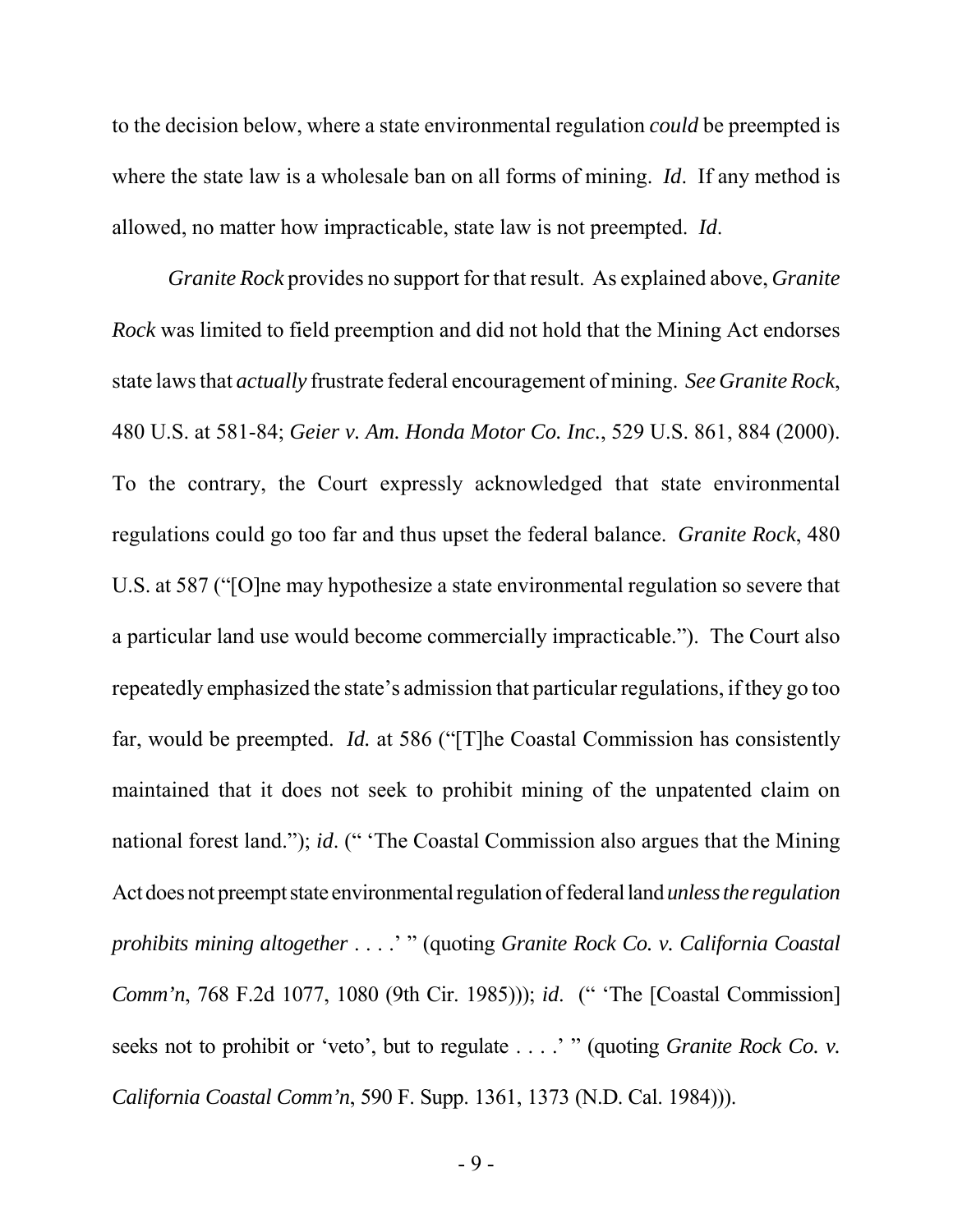In a different context, this Court also has cautioned against the approach adopted by the district court, affirming that "it is not the nature of the state regulation, but the language and congressional intent of the specific federal statute" that informs whether a state law is preempted. *City of Auburn v. United States*, 154 F.3d 1025, 1031 (9th Cir. 1998). The decision in *City of Auburn* explains that, especially where federal law evinces a broad purpose, distinctions among the natures of various state laws "begin[] to blur" and add little to preemption analysis. These distinctions are unhelpful because state authorities may often achieve the same end through a supposedly non-preempted environmental regulation as through a field-preempted economic or land-use regulation. *See id*.

Perhaps anticipating that lower courts might misread its decision (as the district court did in this case), the Supreme Court cautioned in *Granite Rock* that the case should not be construed to "approve any future [state regulation] that *in fact conflicts* with federal law." *Granite Rock*, 480 U.S. at 594 (emphasis added). Hence, nothing in *Granite Rock* alters the application of traditional conflict preemption principles to state environmental regulations of mining. Consequently, consistent with *Granite Rock*, Oregon's ban on suction dredge mining must be analyzed for whether it conflicts with federal law's balance between encouraging mining and mitigating its environmental impacts.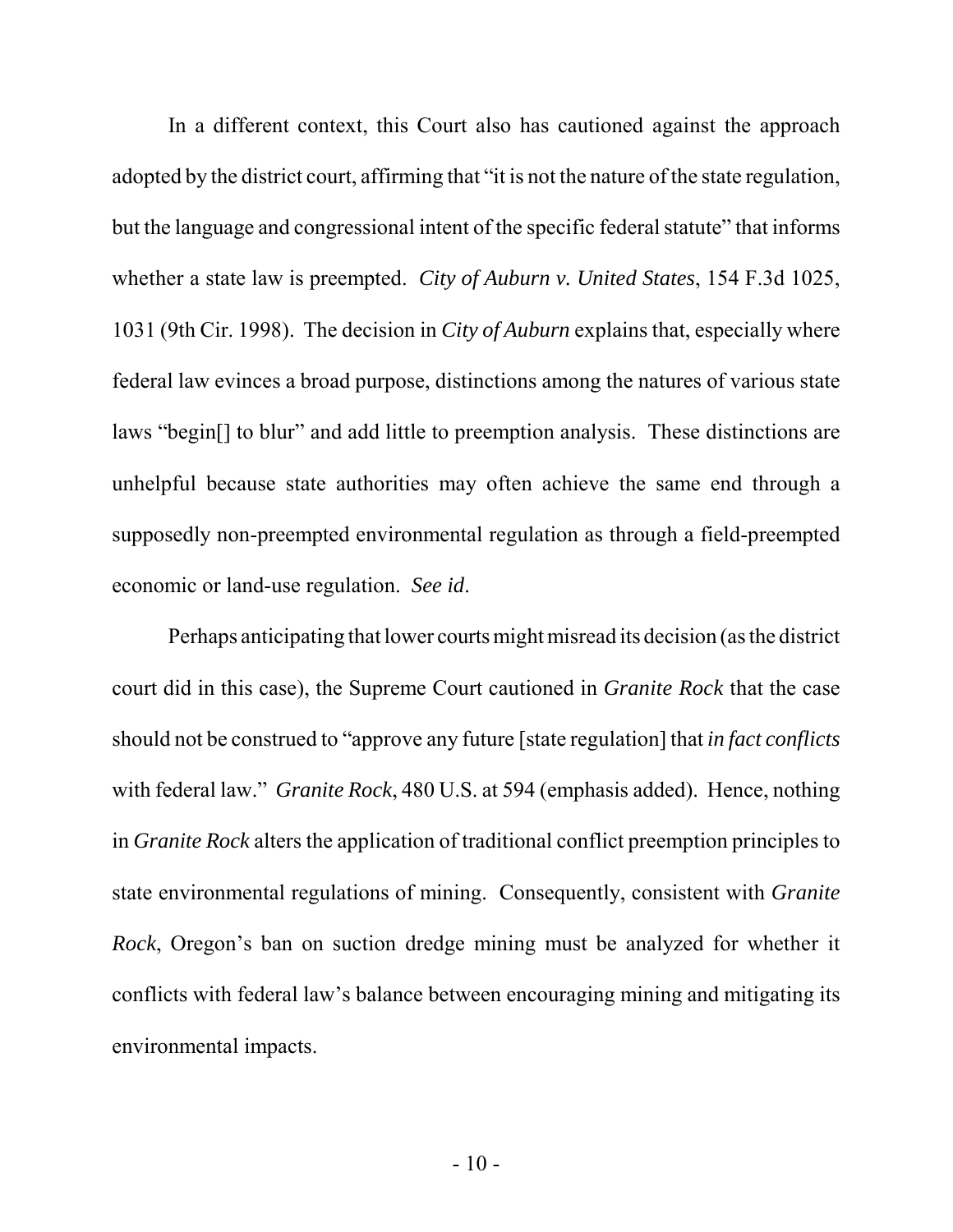#### **OREGON'S BAN ON SUCTION DREDGE MINING GOES TOO FAR BECAUSE IT CREATES AN OBSTACLE TO FEDERAL POLICY**

Several decisions have explained when "enough is enough" and a state regulation has gone too far. For example, in *Butte City Water Co. v. Baker*, 196 U.S. 119 (1905), the Supreme Court invalidated state regulation of mining claims to the extent that they were not "entirely consistent with the Federal laws." *Id*. at 125. Although recognizing that it had upheld the general validity of supplementary state regulation of mining claims, the Court specified that such laws are of "no effect" when they are "arbitrarily exercised" or impose "conditions so onerous as to be repugnant to the liberal spirit of the congressional laws." *Id*. Similarly, in *Granite Rock*, the Supreme Court observed in dicta that state environmental regulations that are "so severe that a particular land use would become commercially impracticable" are preempted. *Granite Rock*, 480 U.S. at 587.

Since *Granite Rock*, only one circuit has applied the "commercially impracticable" standard. In *South Dakota Mining Ass'n Inc. v. Lawrence County*, 155 F.3d 1005 (8th Cir. 1998), the Eighth Circuit invalidated a county ban on surface mining. *Id*. at 1010-11. Because the *effect* of the ordinance would be a de facto ban on mining, the court of appeals determined that the ordinance would be "a clear obstacle" to the "exploration and mining of valuable mineral deposits located on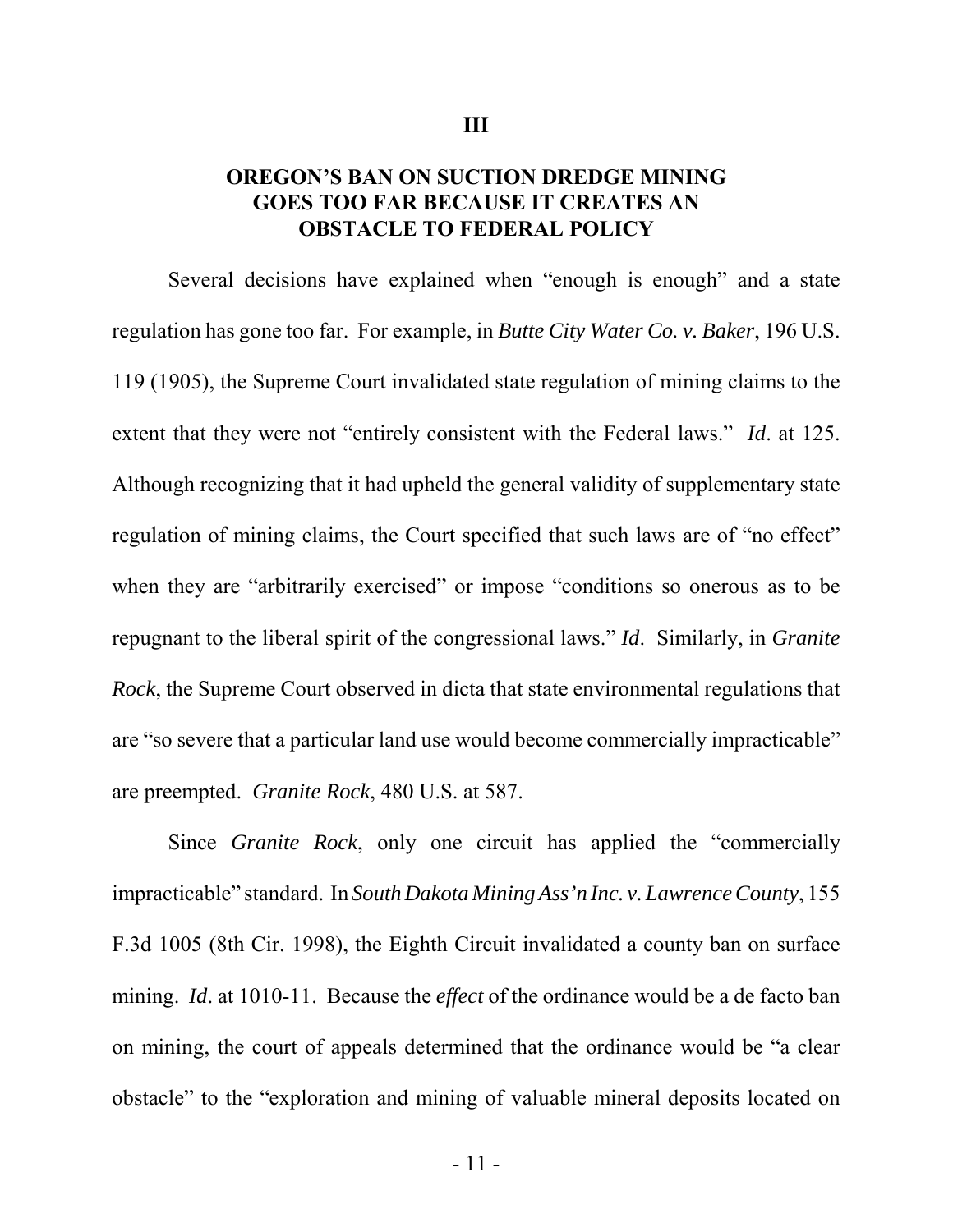federal land" and the "economic extraction and use of th[o]se minerals." *Id.* at 1011. As in this case, the state law at issue in *South Dakota Mining Association* was a complete ban on the only commercially practicable method for mining a certain type of federal claim. Thus, it was held to be preempted.

Prior to *Granite Rock*, the Supreme Court of Colorado had held that a ban on a mining method can conflict with federal mining laws. *Brubaker v. Board of County Commissioners*, 652 P.2d 1050, 1056-57 (Colo. 1982). The decision in *Brubaker* concerned a prohibition on core drilling, which "is directed to obtaining information vital to a determination of the validity of the appellants' mining claims." *Id*. at 1056. Because banning core drilling would render miners and potential miners less able to explore for minerals, the ban conflicted with the federal purpose of making exploration "free and open." *Id*.

The Oregon law challenged in this case prohibits the use of "motorized equipment for the purpose of extracting gold, silver or any other precious metal from placer deposits of the beds or banks of the waters of the state" including such waters that flow through federal land. S.B.  $838 \t{2(1)}$  (Or. 2013). This ban includes "all pumps, powered sluice boxes, high-bankers, suction dredges, back-hoes, excavators, dozers, trommels, wash-plants, and even small hand-fed battery operated concentrators." Compl. ¶ 32, *Bohmker v. Oregon*, No. 1:15-CV-01975-CL, 2015 WL 6383730 (D. Or. Oct. 20, 2015). It prohibits all profitable methods of mining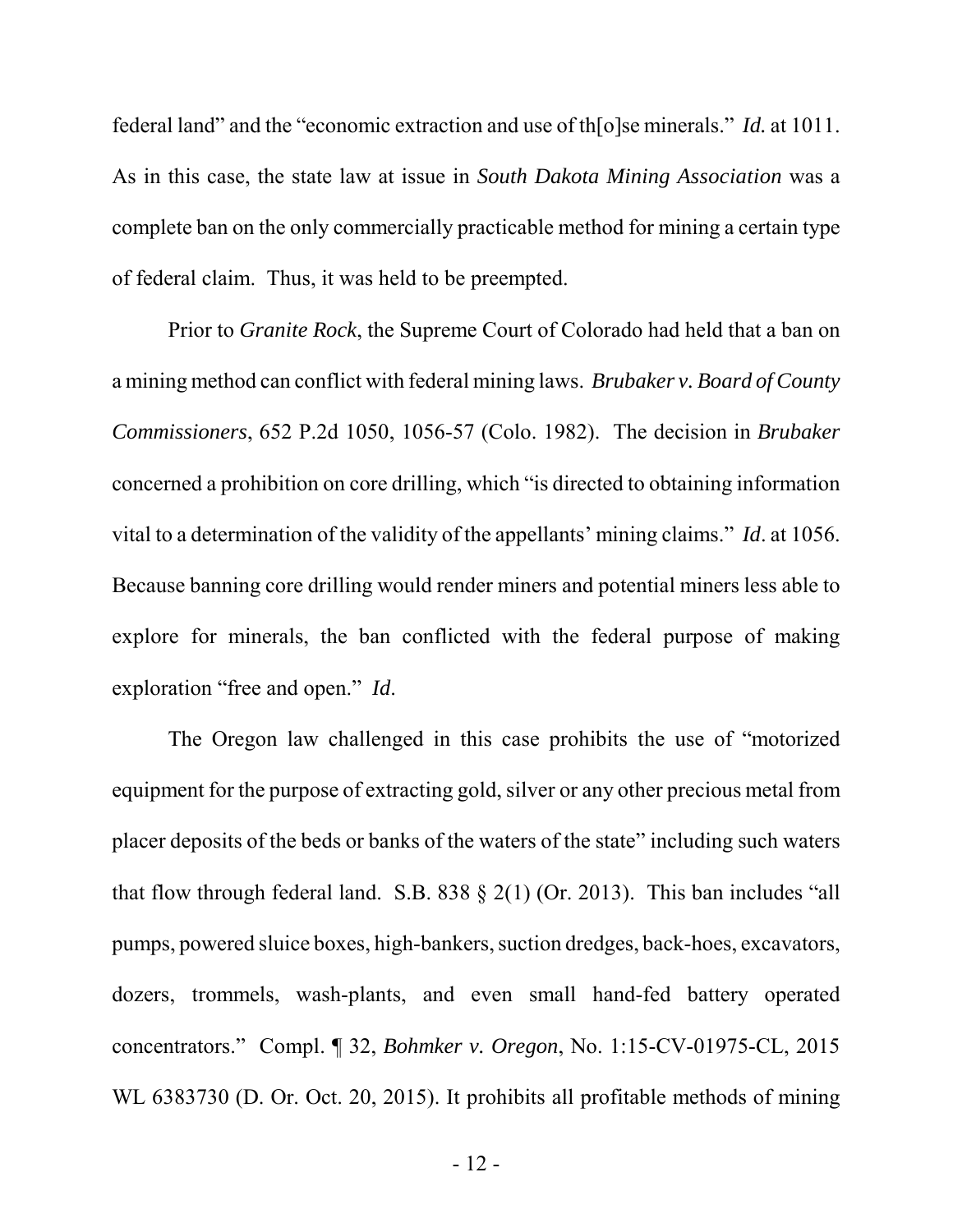stream beds in Oregon, preserving only noncommercial, recreational methods—like panning by hand.

Oregon's ban goes too far and renders streambed mining commercially impracticable. As in *Brubaker*, Oregon's ban prohibits the essential method for exploring for minerals in streambeds—a method important not only to small-scale dredgers, but also because it is the only way to reliably indicate where the significant up-front costs of large-scale mining operations is warranted. ER 124, Kitchar Decl. ¶ 32 ("[T]he prudent miner will not invest hundreds of thousands of dollars' worth of equipment . . . based on hand-dug or panned samples"). As in *South Dakota Mining Ass'n*, the effect of Oregon's ban will be to negate the profit motive that federal policy relies upon to ensure a supply of extracted minerals. Consequently, the ban is an obstacle to the accomplishment of the Mining Act's objectives.

Further reinforcing the conclusion that Oregon's complete ban on economically viable mining is preempted is a comparison to federal and state regulations that regulate environmental impacts, without resorting to a ban that completely upends federal policy's balance. The federal government, for instance, regulates suction dredge mining's potential environmental impacts through time, place, and manner regulations. *See* EPA, *Authorization to Discharge Under the National Pollutant Discharge Elimination System*, General Permit No. IDG-37-0000 (effective May 6,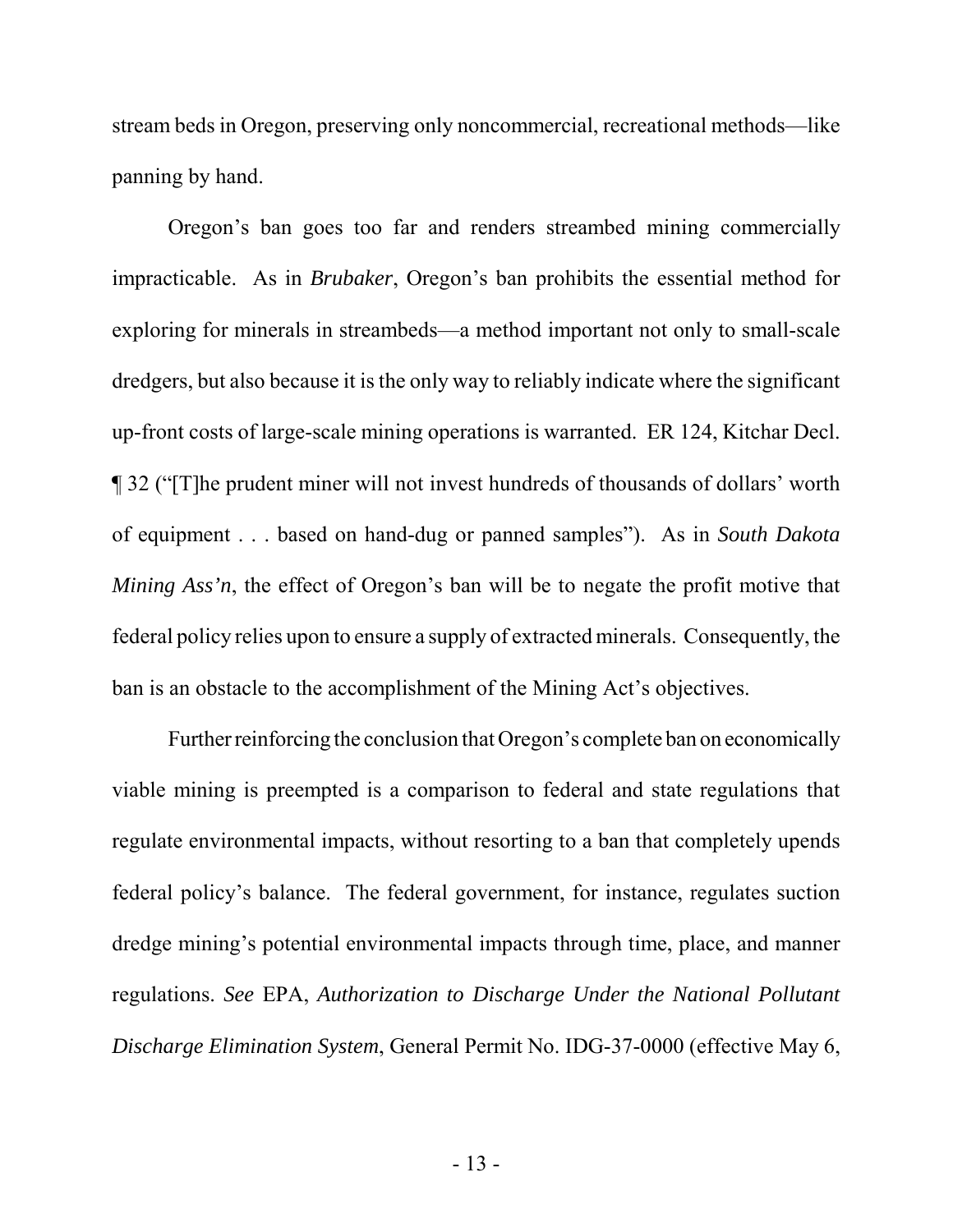2013).<sup>4</sup> Many states followed the federal government's lead, by regulating the size of dredges that may be used, when they may be used, and imposing reporting requirements. *See* Alaska Department of Natural Resources, Division of Mining, Land & Water, Fact Sheet: Suction Dredging (Feb. 2012);<sup>5</sup> Idaho Department of Water Resources, Recreational Mining Permits;<sup>6</sup> Montana Department of Environmental Quality, *General Permit for Portable Suction Dredging*, Permit No. MTG370000 (Feb. 12, 2010).<sup>7</sup> These regulations respect federal law's encouragement of mining on federal lands, by regulating the activity's impacts rather than banning the activity entirely. The Oregon law challenged in this case, like the county ordinance at issue in *South Dakota Mining Association*, crosses the line between regulating and banning an activity expressly encouraged by federal law. In crossing that line, the Oregon law triggers federal preemption.

<sup>&</sup>lt;sup>4</sup> http://www3.epa.gov/region10/pdf/permits/npdes/id/IDG37\_final\_permit\_mod\_ 2014.pdf

<sup>5</sup> http://dnr.alaska.gov/mlw/factsht/mine\_fs/suctiond.pdf

<sup>6</sup> https://www.idwr.idaho.gov/files/stream\_channel/2016-Recreational-Mining-Let ter-Permit.pdf

<sup>7</sup> http://deq.mt.gov/Portals/112/Water/WPB/MPDES/General%20Permits/MTG 370000PER.pdf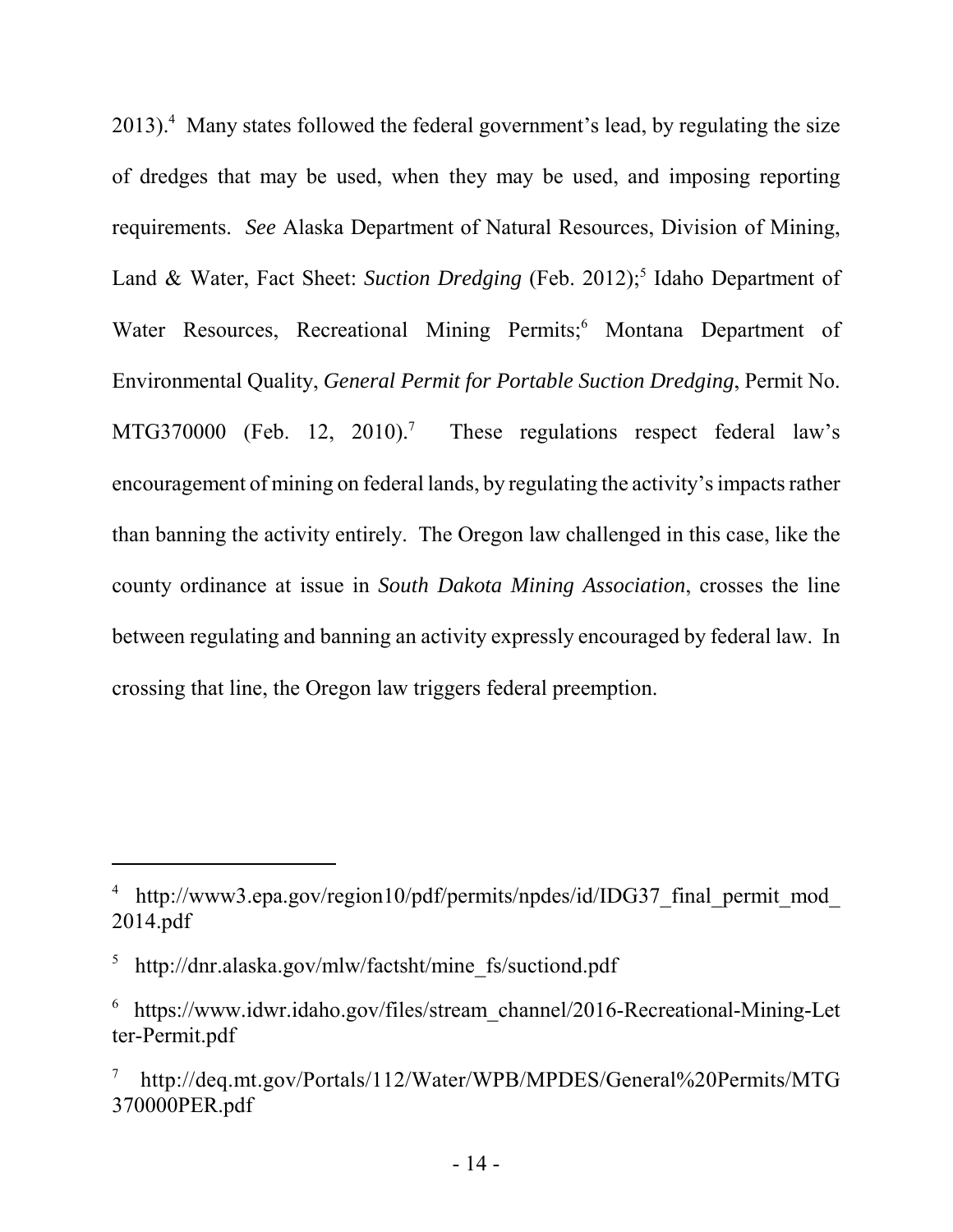#### **CONCLUSION**

For the foregoing reasons, the Court should reverse the district court and hold

that S.B. 838 is preempted by federal law.

DATED: July 20, 2016.

Respectfully submitted,

DAMIEN M. SCHIFF JONATHAN WOOD JULIO N. COLOMBA Pacific Legal Foundation

By \_\_\_\_\_ /s/ Julio N. Colomba JULIO N. COLOMBA

*Counsel for Amici Curiae Pacific Legal Foundation and Western Mining Alliance*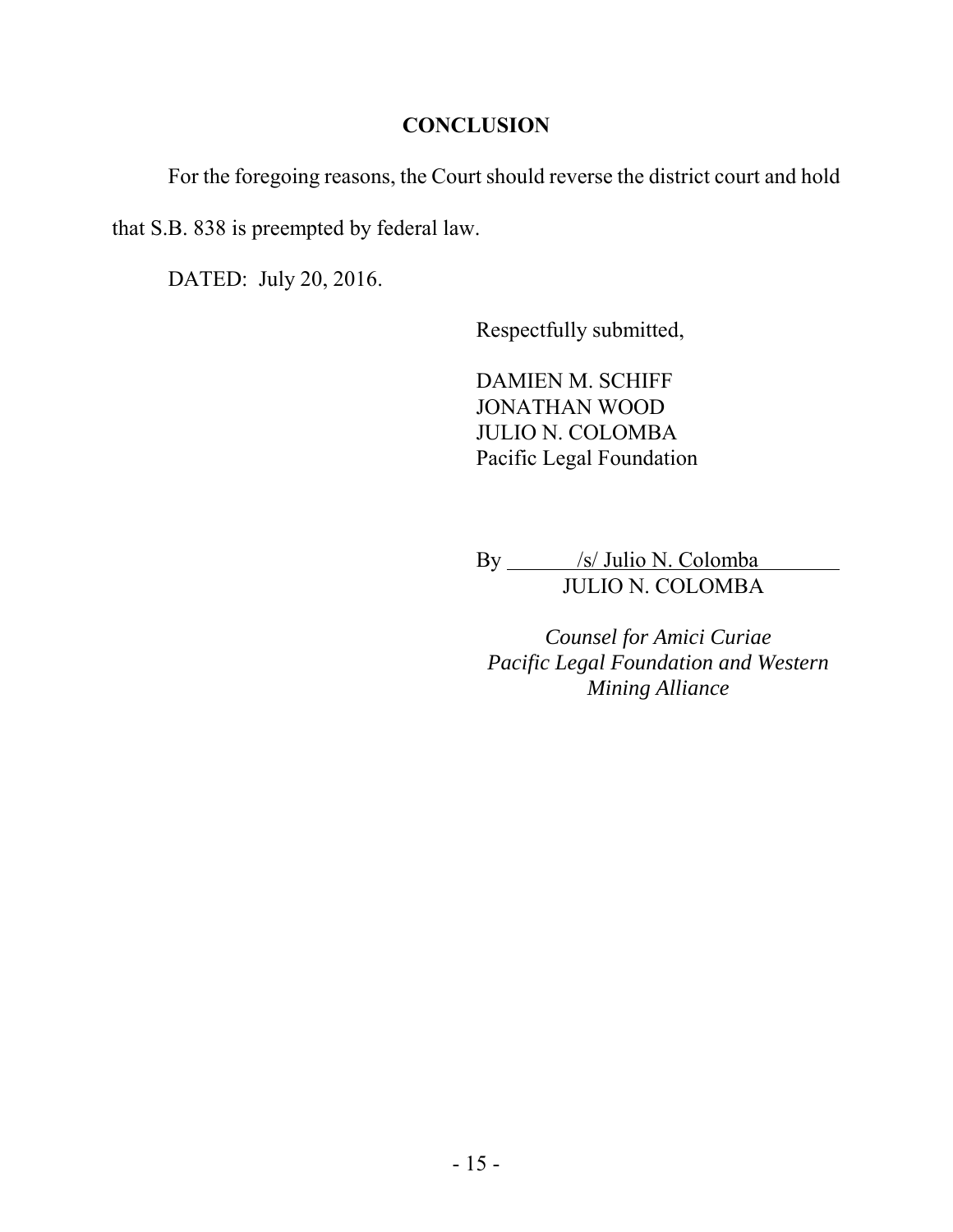### **CERTIFICATE OF COMPLIANCE**

Certificate of Compliance with Type-Volume Limitation, Typeface Requirements, and Type Style Requirements

- 1. This brief complies with the type-volume limitation of Fed. R. App. P.  $32(a)(7)(B)$  because:
	- $\mathbf{v}$ this brief contains 3249 words, excluding the parts of the brief exempted by FED. R. APP. P. 32(a)(7)(B)(iii), *or*
	- $\Box$  this brief uses a monospaced typeface and contains [*state the number of*] lines of text, excluding the parts of the brief exempted by FED. R. APP. P.  $32(a)(7)(B)(iii)$ .
- 2. This brief complies with the typeface requirements of Fed. R. App. P.  $32(a)(5)$ and the type style requirements of FED. R. APP. P. 32(a)(6) because:
	- $\checkmark$ this brief has been prepared in a proportionally spaced typeface using WordPerfectX7 in 14-point Times New Roman, *or*
	- $\Box$  this brief has been prepared in a monospaced typeface using WordPerfect X7 with [*state number of characters per inch and name of type style*].

DATED: July 20, 2016.

 /s/ Julio N. Colomba JULIO N. COLOMBA

*Counsel for Amici Curiae Pacific Legal Foundation and Western Mining Alliance*